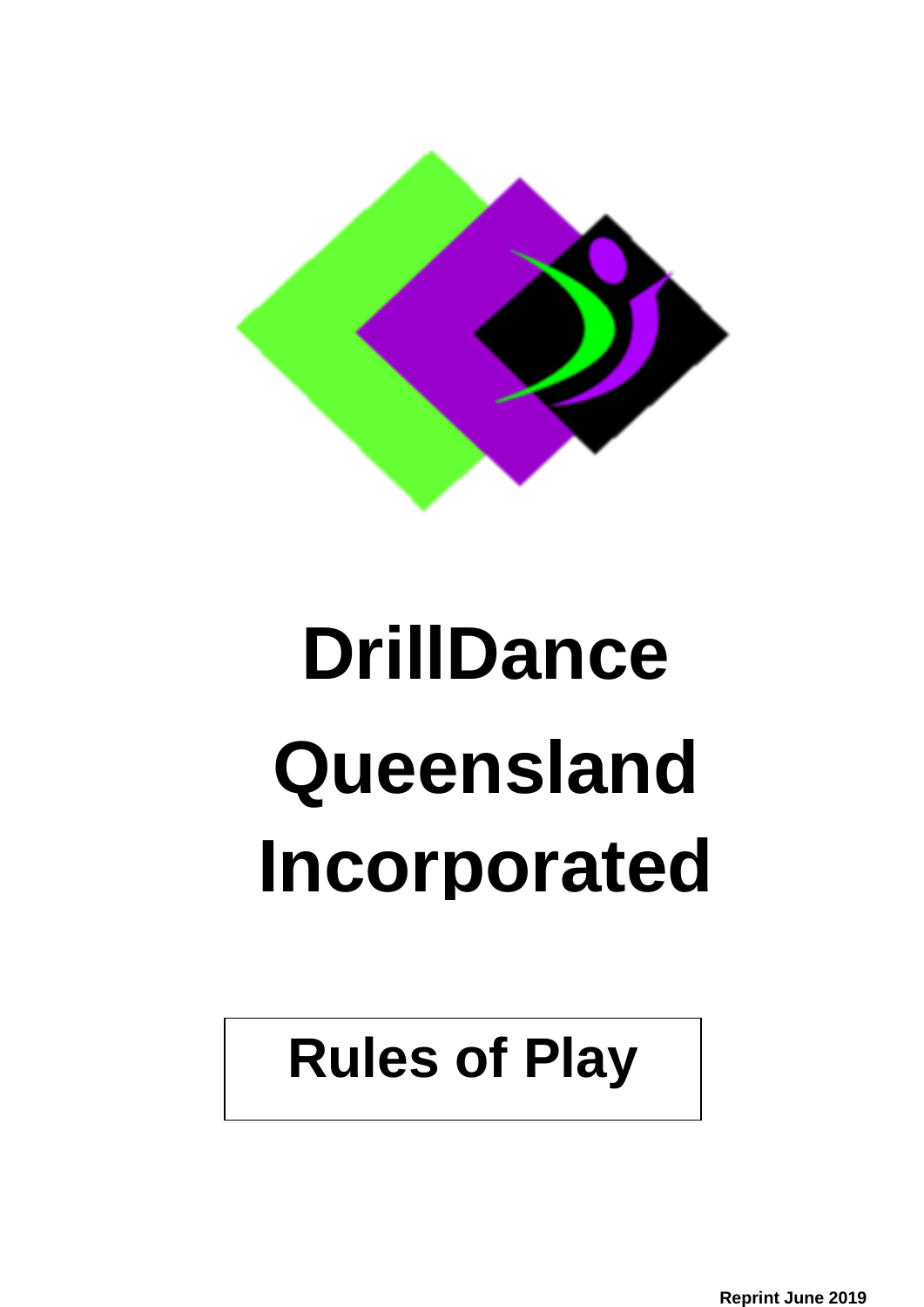

## **Contents**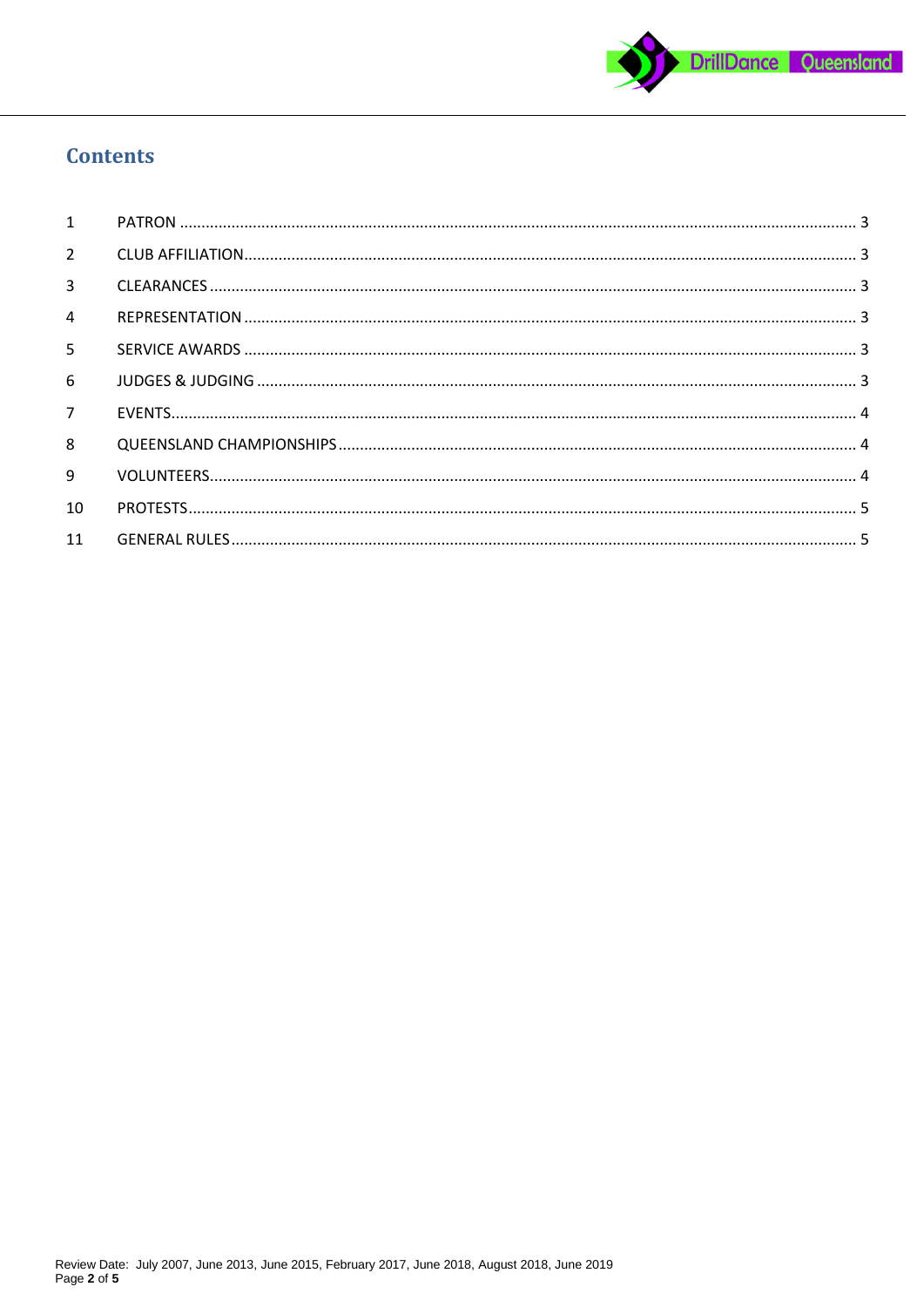

#### <span id="page-2-0"></span>1 PATRON

The patron of DrillDance Qld shall be the Qld Government Department of National Parks, Sport and Racing.

#### <span id="page-2-1"></span>2 CLUB AFFILIATION

- 1. The creation of a new Club will follow the rules set down in the DDQ *Constitution 2.3.*
- 2. Representatives of the DDQ Board of Management must be invited to attend the inaugural meeting of any new Club, with seven (7) calendar days' notice must be given of such meeting.
- 3. The newly formed Club must notify the DDQ Secretary in writing within seven (7) days, listing the names of a President, Treasurer, Coordinator and at least four (4) team members.
- *4.* All funds raised must be sent to the DDQ Treasurer within seven days. This money will be held in trust until the completion of the six (6) month waiting period
- 5. Should the newly formed Club not fulfil requirements of formation/affiliation, then all funds shall revert to the DDQ General Account.

#### <span id="page-2-2"></span>3 CLEARANCES

All registered members shall be cleared at the completion of each season and or on resignation during the season, unless the Registrar is notified in writing. Any reason for a non-clearance must be on a Club letterhead, and will remain in place until a withdrawn notice is received by the club, or 5 years has passed.

#### <span id="page-2-3"></span>4 REPRESENTATION

No team or member of DrillDance Qld shall represent DrillDance Qld without the consent of the State Board of Management.

#### <span id="page-2-4"></span>5 SERVICE AWARDS

DrillDance Qld will make available to each nominated registered member an Award for recognition of five (5) years of continuous service and each succeeding five (5) years of service registered with DrillDance Qld. Closing date for nomination of service awards will be the 31<sup>st</sup> December of each year.

#### <span id="page-2-5"></span>6 JUDGES & JUDGING

- 1. At all contests a full panel of registered judges shall be used if available.
- 2. The Technical Director *(or nominated person)* shall be in complete control of all activity on the competition ground from commencement to completion, and shall inspect the master sheets before announcing the results.
- 3. The Technical Director (or nominated person) is responsible for all judges and judging, the checking of the layout of the contest field prior to the commencement of the first team and for all marshals and marshalling.
- 4. The Technical Director must attend all complaints and protests on judges and judging, and his/her decision shall be final. He/she must ensure that all members compete on an equitable basis, and will be considered as per the requirements laid down in the Rules of Play.
- 5. All Teams/Clubs should endeavour to supply Judges.
- 6. DrillDance Queensland shall determine the dress for all Officials.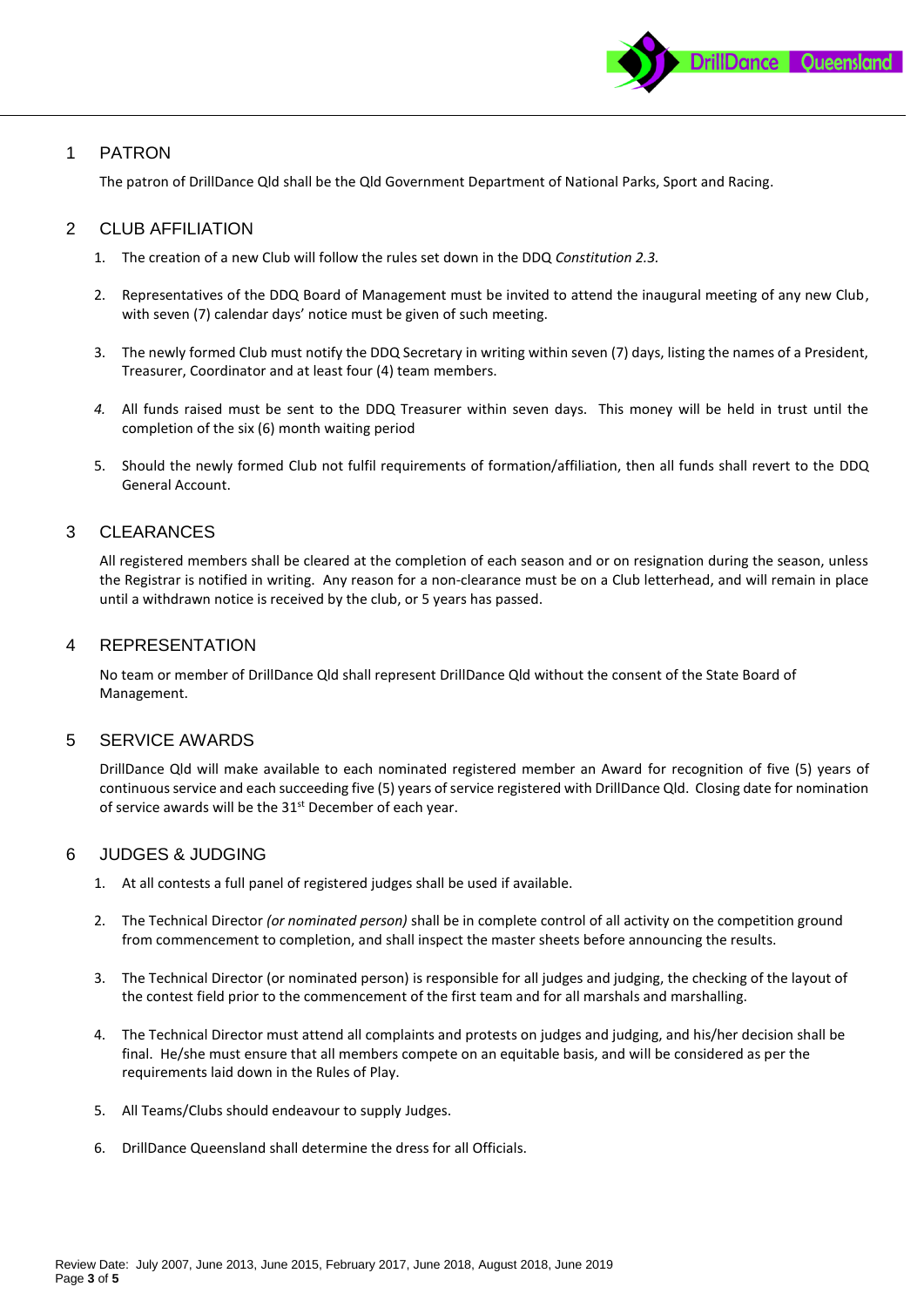

### <span id="page-3-0"></span>7 EVENTS

- 1. The Technical Director shall have the final approval on venue suitability.
- 2. The Technical Director *(or nominated person)* shall supply a judging panel for all contests.
- 3. DrillDance Qld shall supply the judge's sheets for every competition.
- 4. The Technical Director *(or a nominated person)* appointed by the State shall officiate at all state events.
- 5. The Chief Recorder, or a deputy appointed by the State, shall officiate at all contests. A suitable area must be made available for recording purposes.
- 6. Master sheets shall be issued within 24hrs of the close of the nominated events as determined by the AGM.
- 7. A suitable first aid post staffed by qualified attendants shall be supplied for all nominated contests.
- 8. All teams and members taking part in the contest must take part in the mass march unless granted exemption by the Technical Director of the day.
- 9. All judges' sheets shall be made available prior to the end of day ceremony
- 10. Competitive events may be conducted at any time during the marching season and a calendar of events to be adopted at the DDQ Annual General Meeting.

#### <span id="page-3-1"></span>8 QUEENSLAND CHAMPIONSHIPS

The State Titles shall be conducted annually, and shall be conducted by DrillDance Qld.

The Board of Management of DrillDance Qld will decide the venue.

All nominations, if in order, must be accepted without restriction to numbers but shall be open to Queensland teams only.

#### Awards

- (a) Placing shall be awarded as per the following nominations:
	- under 3 nominations 1st place only
	- 4 6 nominations 1st and 2nd place only
	- 7+ nominations 1st, 2nd and 3rd places only
- (b) State Title medals are supplied by DrillDance Australia in accordance with their rules.
- (c) At the State Titles, perpetual trophies shall be awarded for First Place only.
- (d) Awards/Presentation to all sections shall be at the discretion of the Board of Management.

#### <span id="page-3-2"></span>9 VOLUNTEERS

The Board of Management will recognise the continuous service of those members who volunteer on a regular basis at each State Titles event.